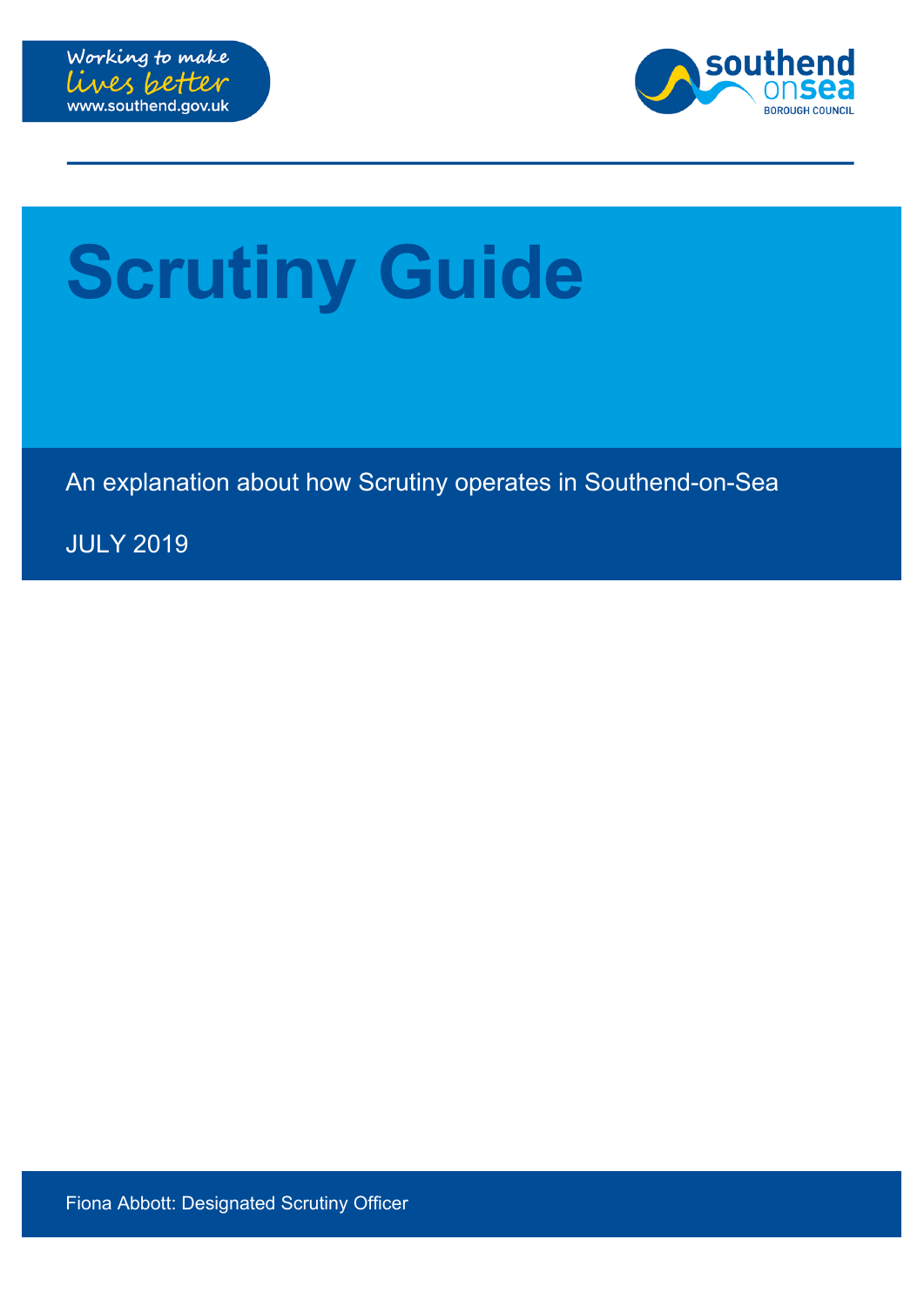# **1. Preface**

*Welcome to the latest edition of our guide to scrutiny at Southend, which has been produced on behalf of the Chairs' Scrutiny Forum.*

*The purpose of this guide is to provide information and guidance on Southend's scrutiny arrangements. It contains practical guidance for Members, officers, the public, and our local partners.*

*The guide should be read in conjunction with the Council's Constitution, in particular the Scrutiny Procedural Rules and the Protocol on Member/Officer Relations.*

*We do hope that you continue to find this document helpful, and that it will encourage you to attend the Scrutiny meetings and participate in the various projects, studies and enquiries.*

Fiona Abbott Designated Scrutiny Officer July 2019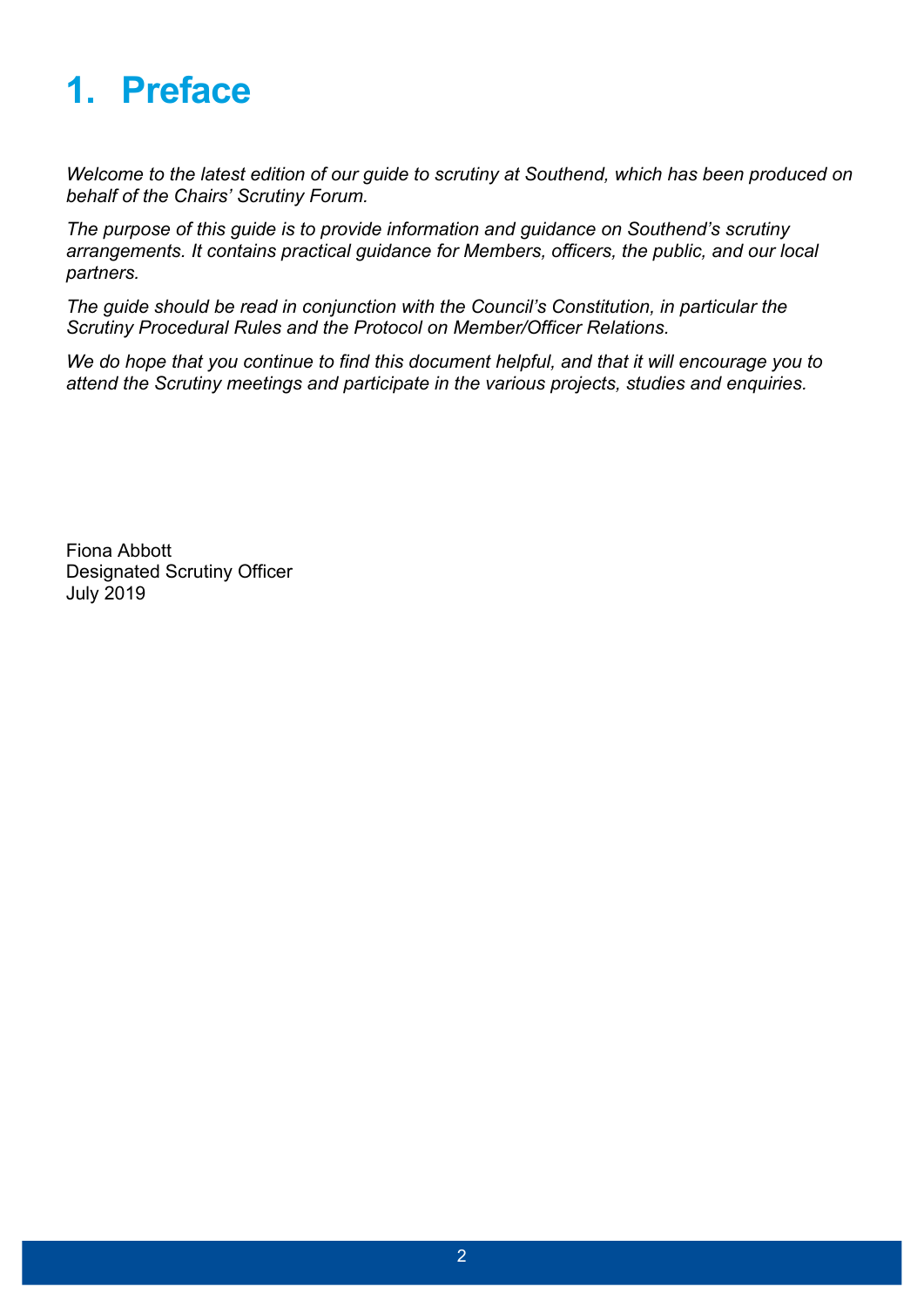# **2. What is 'Scrutiny'?**

Scrutiny is based on the parliamentary select committee model of governance. Scrutiny is the main activity for most Councillors who are not members of the Executive. The purpose of scrutiny is to ensure that decision-making in local government is efficient, transparent and accountable and that the best decisions are taken in the interests of residents.

### **2.1 Legislative Background:**

#### **(a)Scrutiny arrangements and powers:**

The Local Government Act 2000 Act<sup>1</sup> drew a clear distinction between the Executive's role in proposing and implementing policies and the role of non-Executive Members in:

- holding the Executive to account scrutiny is independent and it holds the Executive to account by acting as a critical friend;
- reviewing policy and scrutinising Executive decisions; and
- scrutinising the work of other agencies providing local services.

Scrutiny Committees have the power to summon Cabinet Members and officers of the authority before it, to answer questions and to invite other persons to attend meetings to give their views or submit evidence.

The Scrutiny Committee arrangements were revised at Southend in 2013. Southend has three multi-party Scrutiny Committees which support the work of the Executive (Cabinet) and the Council as a whole:-

- the People Scrutiny Committee
- the Place Scrutiny Committee
- the Policy & Resources Scrutiny Committee.

The Government has recently issued further statutory Guidance on overview and scrutiny in local and combined authorities which local authorities must have 'regard to' in its scrutiny arrangements.

#### **(b) External scrutiny: Health scrutiny:**

The People Scrutiny Committee discharges the health scrutiny function, conferred by the Health & Social Care Act 2012. Health scrutiny powers are vested in upper tier local authorities (or social care councils) and the Scrutiny Committee has specific powers and roles including:

- to review and scrutinise the operation of the health service in its area, and to make reports and recommendations to NHS bodies and non-NHS organisations when commissioned to do so by e.g. by Clinical Commissioning Groups, in respect of that review and scrutiny;
- the right to refer to the Secretary of State any substantial variations of NHS services that are not in the interests of local people, or where the consultation has been inadequate;

 $1$  Local government scrutiny was formally introduced by the Local Government Act 2000 - however, law affecting *scrutiny – in particular, scrutiny committees – goes back to the legislation which established modern local government, the Local Government Act 1972. Since 2000, there have been a number of Acts (and secondary* legislation) which have increased the powers of scrutiny. Recent legislative changes are the Police Reform & Social Responsibility Act 201, the Health & Social Care Act 2012 and recently Statutory Guidance on Overview and Scrutiny *in Local and Combined Authorities.*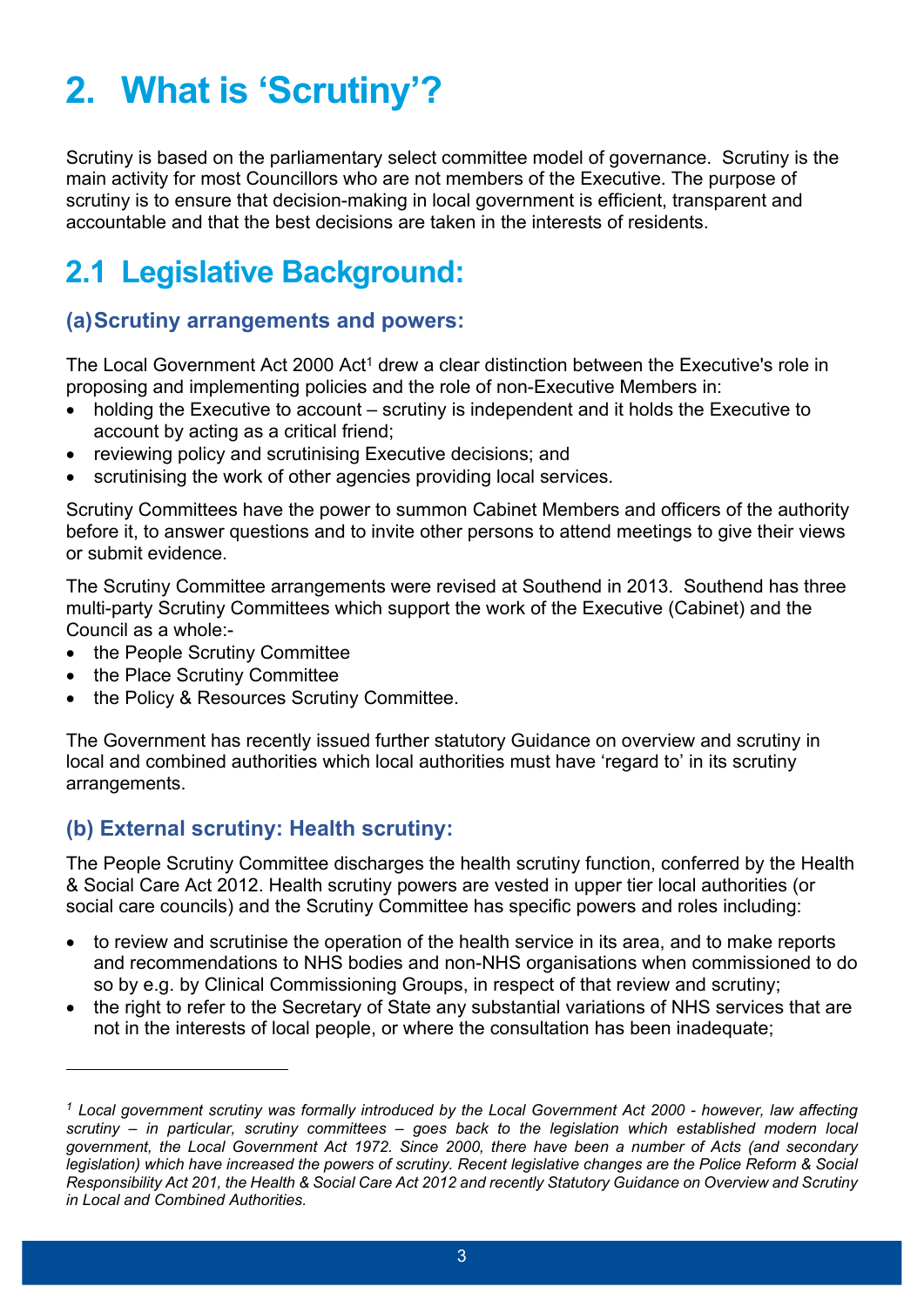the right to establish joint health scrutiny committees to consider issues of concern to two or more existing health scrutiny committees.

Health bodies are required: to provide information, make arrangements for officers to attend health scrutiny committee meetings and answer questions, respond in writing to health scrutiny committee reports, and consult the health scrutiny committees at an early stage on any plans for substantial variations or developments of health services.

#### **(c) External scrutiny: Crime and Disorder scrutiny:**

The Police and Justice Act 2006 brought in statutory powers for scrutiny committees to investigate work being undertaken by Community Safety Partnerships. At Southend crime and disorder scrutiny sits with the Policy & Resources Scrutiny Committee. The Committee has had regular meetings with representatives from Essex Police to answer questions on current issues. All member briefing sessions are also being held quarterly, focussing on particular issues.

The Police Reform & Social Responsibility Act 2011 brought about significant changes to policing governance and accountability – notably the creation of the elected post of Police and Crime Commissioner, who is held to account by a Police, Fire & Crime Panel. The Council appoints a Member to the county-wide Essex Police, Fire and Crime Panel.

#### **(d) Councillor Call for Action (CCfA):**

CCfA is one mechanism for enabling elected Members to bring matters of concern in their Ward to the attention of the Council, via the scrutiny process, once they have exhausted all other means of resolving the issue. The Protocol can be found in Part 5 (g) of the Constitution.

The Localism Act 2011 amended the provisions relating to CCfA whereby the reference to 'local government matter' has been removed and providing the opportunity for Councillors to bring CCfAs on issues that relate to partnership business (so long as that is within the scope of the Committee's terms of reference).

### **2.2 The four principles of good scrutiny:**

Scrutiny has a vital role to play in Southend – in brief it:

- provides 'critical friend' challenge to executive policy-makers and decision-makers;
- enables the voice and concerns of the public and its communities to be heard;
- is carried out by 'independent minded people' who lead and own the scrutiny role;
- drives improvement in public services and finds efficiencies and new ways of delivering services.

Scrutiny is not a complaints system, there is a separate corporate complaints procedure for use by members of the public and it cannot consider issues where other appeal processes exist e.g. planning decisions, licensing, schools admission.

### **2.3 Why scrutiny matters:**

Scrutiny matters in Southend for a number of reasons. It gives an opportunity for 'back benchers' to challenge and test ideas being put forward by the Cabinet, to scrutinise performance and to identify ways to improve services for local people.

Involvement in scrutiny is the prime role for back benchers and one which can be extremely valuable and rewarding. For example, involvement with the in-depth studies enables Members to 'get their teeth into' a particular topic and also to influence and shape proposals before they are implemented.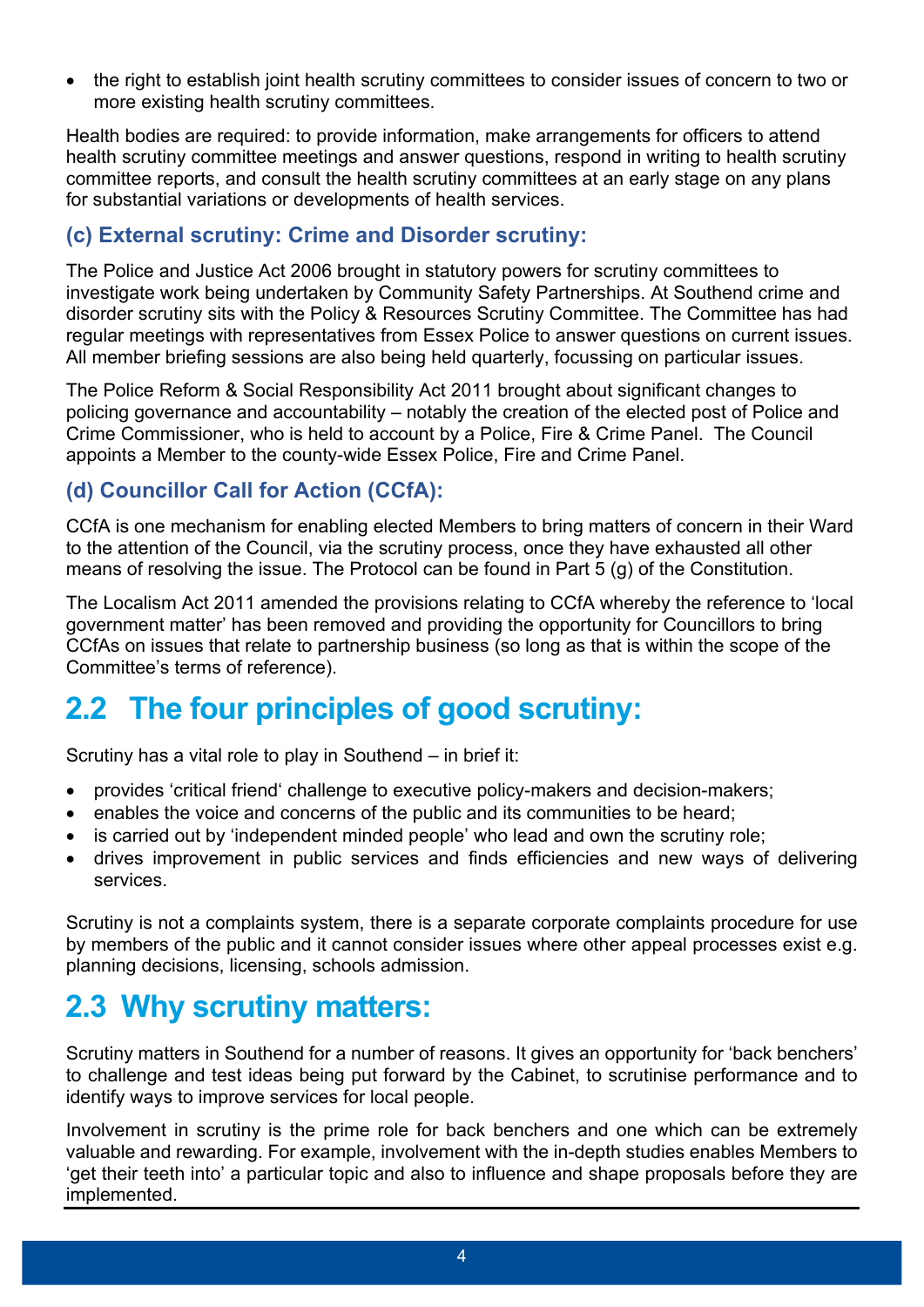# **3. How Does Scrutiny Work at Southend?**

### **3.1 Structure:**

(a) Each of the three Scrutiny Committees meet on average five times a year, and the meetings are held in public. These generally take place at the Civic Centre, Southend-on-Sea. Information about the meetings is available on the Council's website – see [www.southend.gov.uk](http://www.southend.gov.uk/)

The remits of the 3 Scrutiny Committees are:

#### **People Scrutiny Committee:**

- All Child and Adult Education
- Youth Services
- Children's Social Services
- Adult Social Services
- Public Health
- Commissioning / Procurement for Children, Adults and Public Health
- Health Scrutiny

#### **Place Scrutiny Committee:**

- Planning, Highways & Transportation and Engineering
- Environmental, Waste Management and Public Protection (Regulatory Services)
- Regeneration and Economic Development
- Tourism and Events
- Leisure, Culture and Sport
- Foreshore
- Flood & Waste Management
- All aspects of the Better Queensway Regeneration project (including Housing)
- Digital Futures

#### **Policy & Resources Scrutiny Committee:**

- Corporate Planning & Policy
- Asset Management
- Corporate Services (Data Protection, Human Resources)
- Corporate Finance Matters e.g. Localisation of benefits; Localisation of business rates
- **•** Customer Services
- Crime and Disorder issues
- Corporate Procurement
- Core Client Housing Responsibilities, including Commissioning / Procurement

There are 17 elected Members appointed to each Scrutiny Committee. Each Committee must reflect the political balance of the full Council, which is made up of 51 Members.

All non-Executive Councillors have the opportunity to serve on at least one Scrutiny Committee.

The Scrutiny Committees are chaired by Councillors from the opposition Groups on the Council.

Each Scrutiny Committee produces an end of year performance report looking backwards on its achievements and looking forward to next year.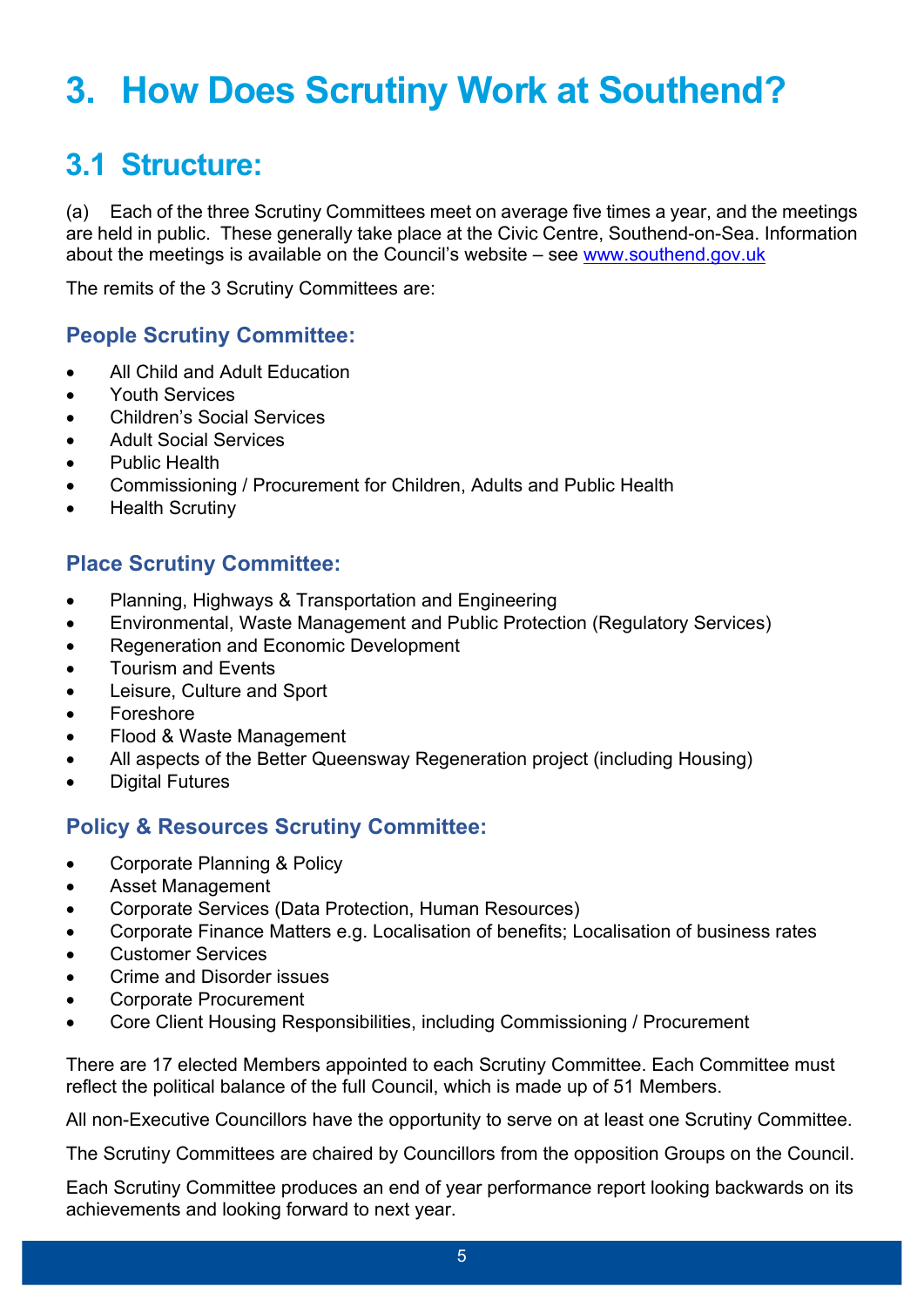(b) The People Scrutiny Committee has specialist co-opted members and observers that bring additional expertise and experience, including statutory co-optees with regard to the scrutiny of education functions (who have voting rights on education matters) and non-voting members representing the voluntary sector. In addition, there are two observers representing the Youth Council.

(c) The Chairs' Scrutiny Forum – this Forum is attended by the Chairs and Vice Chairs of the three Scrutiny Committees. The purpose of the Forum is to improve the scrutiny process, disseminate good practice and address any issues of concern.

### **3.2 How the Scrutiny Committees undertake their different roles:**

Being a 'critical friend' threads through all of them.

#### **(a) 'Call-in':**

This is a legal power of a Scrutiny Committee to review a Cabinet decision *but not yet implemented.* Any two members can 'call in' a proposal of Cabinet within five days of the record of that decision being published. This involves advising the Democratic Services Team in writing or by email [committeesection@southend.gov.uk](blocked::mailto:committeesection@southend.gov.uk) by the deadline. At Southend the call-in process is used quite regularly. The regular use of call-in means that significant Executive decisions going through the Council can be properly considered and scrutinised by a wider group of Members in a meeting which also takes place in public. The relevant Cabinet member will be in attendance at the Scrutiny Committees to answer questions.

All Cabinet decisions are available for call-in to the appropriate Scrutiny Committee before taking effect. An urgency procedure to override call-in exists, but this has never been used. The Committee's role is to consider whether the decision has been taken in accordance with the principles of good decision-making (as per Article 13 of the Constitution) and to consider corporate implications of the proposals which are set out at the end of all Cabinet reports e.g. financial implications, risk and equality implications.

In addition, the Cabinet can refer matters directly to a Scrutiny Committee. This is done on matters such as the Budget, and regular performance monitoring - (see (f) and (g) below).

Scrutiny Committees have the opportunity to probe, challenge and question all Cabinet decisions before they take effect and, where necessary, refer them back to Cabinet for re-consideration if they are not happy. In most cases, after considering the item in more detail, the Scrutiny Committee is satisfied with the Cabinet's approach. However, this does not diminish the important challenge which the Scrutiny Committee performs in considering call-in items. In particular, the knowledge that call-in is likely, helps to ensure that reports are thorough and Cabinet Members are well prepared.

#### **(b) Putting Items on the Agenda:**

Members have the opportunity to place items of concern on Scrutiny Committee agendas.

There are two mechanisms available:

 Standing Order 35.1 (d), enables an elected Member of the Council to place an item of business on a Scrutiny Committee agenda, provided it is relevant to the Committees' business and the Member has been unable to resolve the matter through normal channels. Standing Order 35.1 (d) can also be used for asking a question about a specific item on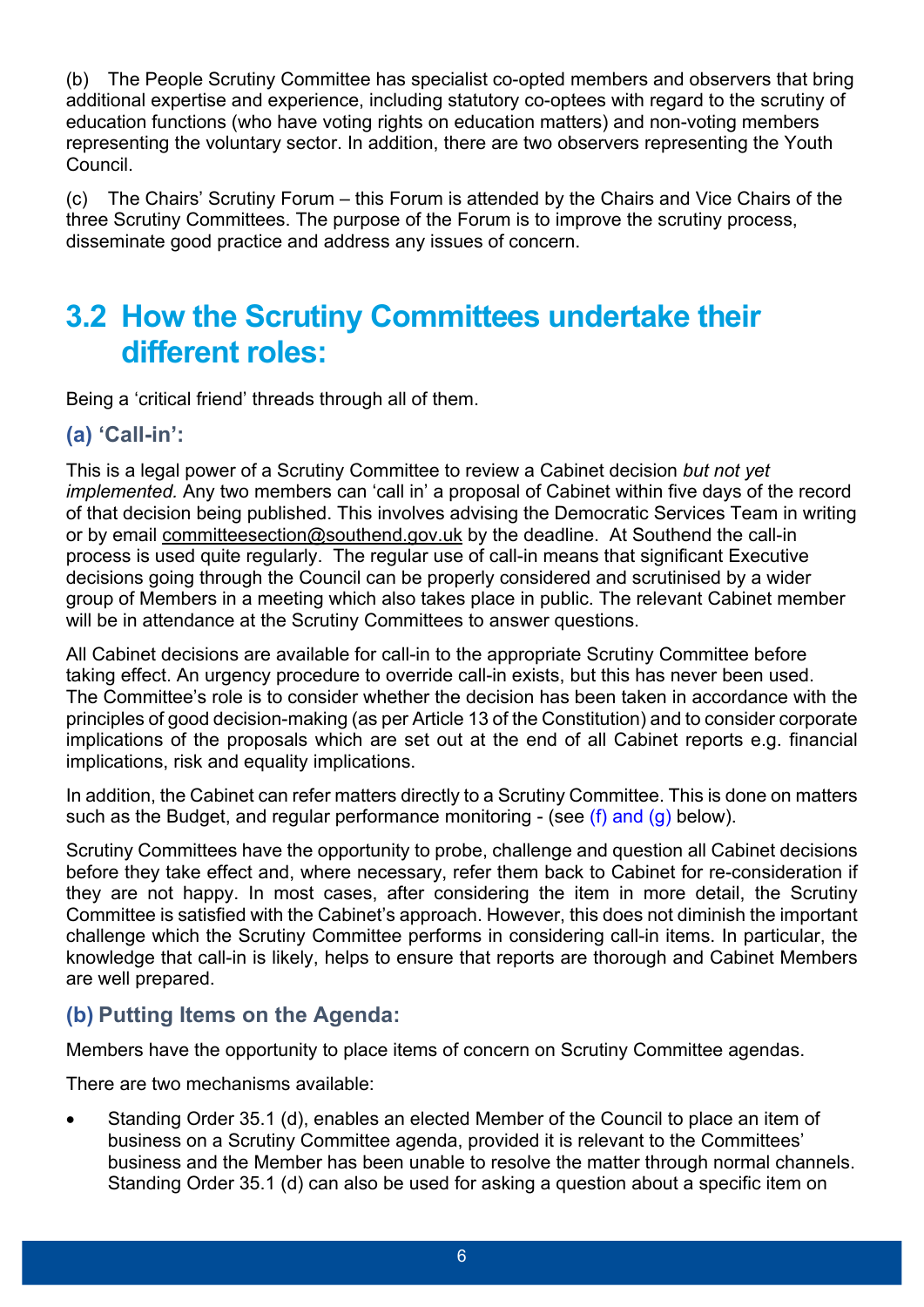the Forward Plan. (The Forward Plan lists key decisions likely to be taken by the Cabinet in the next 4 months);

 Scrutiny Procedure Rule 8 allows any Councillor to request that an item relating to their Ward, which cannot be resolved through normal channels, to be placed on the Scrutiny Committee agenda for consideration. The Councillor Call for Action (CCfA) is a long-stop and deemed to be an option of "last resort".

#### **c) Pre-Cabinet scrutiny:**

This procedure is used in appropriate cases to give Scrutiny Committees the opportunity to consider issues prior to them going to Cabinet. In the 2017/18 Municipal Year, the Scrutiny Committees considered 3 matters in this way and a recent example is the Museums Disposal Policy. Other issues are also considered through working parties such as the future provision of secondary school places.

#### **d) Select Committee Style Inquiries:**

Each Scrutiny Committee also holds public inquiries into matters of local concern. These lead to reports and recommendations which advise the Executive and the Council as a whole on its policies, budget and service delivery.

The in-depth projects are selected by each Scrutiny Committee at its first meeting at the beginning of each municipal year and the chosen projects generally focus on corporate priorities. The work of each project is driven through a smaller group of Members (a Panel) and supported in its work by relevant officers. Some recent reviews have been on how plan to meet the growing demand for social rented housing and off site education provision for children and young people.

Copies of all scrutiny reports are published on the Council's website and are available on request. A list of more recent projects undertaken since 2014 appears in Appendix 1.

There are numerous positive outcomes from scrutiny taking an in-depth look at an issue. One example of this is the recent review 'How the Council assists and excites individuals and community groups to achieve healthier lifestyles' which has now led to the development and implementation of a physical activity strategy for Southend.

Monitoring of previous projects happens in a number of ways:

- reviewing progress of a project at a committee meeting;
- the Chairs' Scrutiny Forum can also review the actions from previous projects;
- a monitoring sheet is published on the Council's website;
- the Council's committee minute system also tracks all Cabinet decisions, thereby facilitating more systematic monitoring.

#### **e) Specific items of scrutiny:**

As well as carrying out major investigations, each Scrutiny Committee also carries out specific items of scrutiny. For example, following the inspection of Children's Services in 2016, the People Scrutiny Committee established a dedicated panel to provide additional challenge to review and interrogate the improvement journey against the Ofsted recommendations and against the improvement plan.

#### **f) Budget:**

Members on the three Scrutiny Committees have the opportunity to scrutinise the proposed budget before it is considered by the full Council.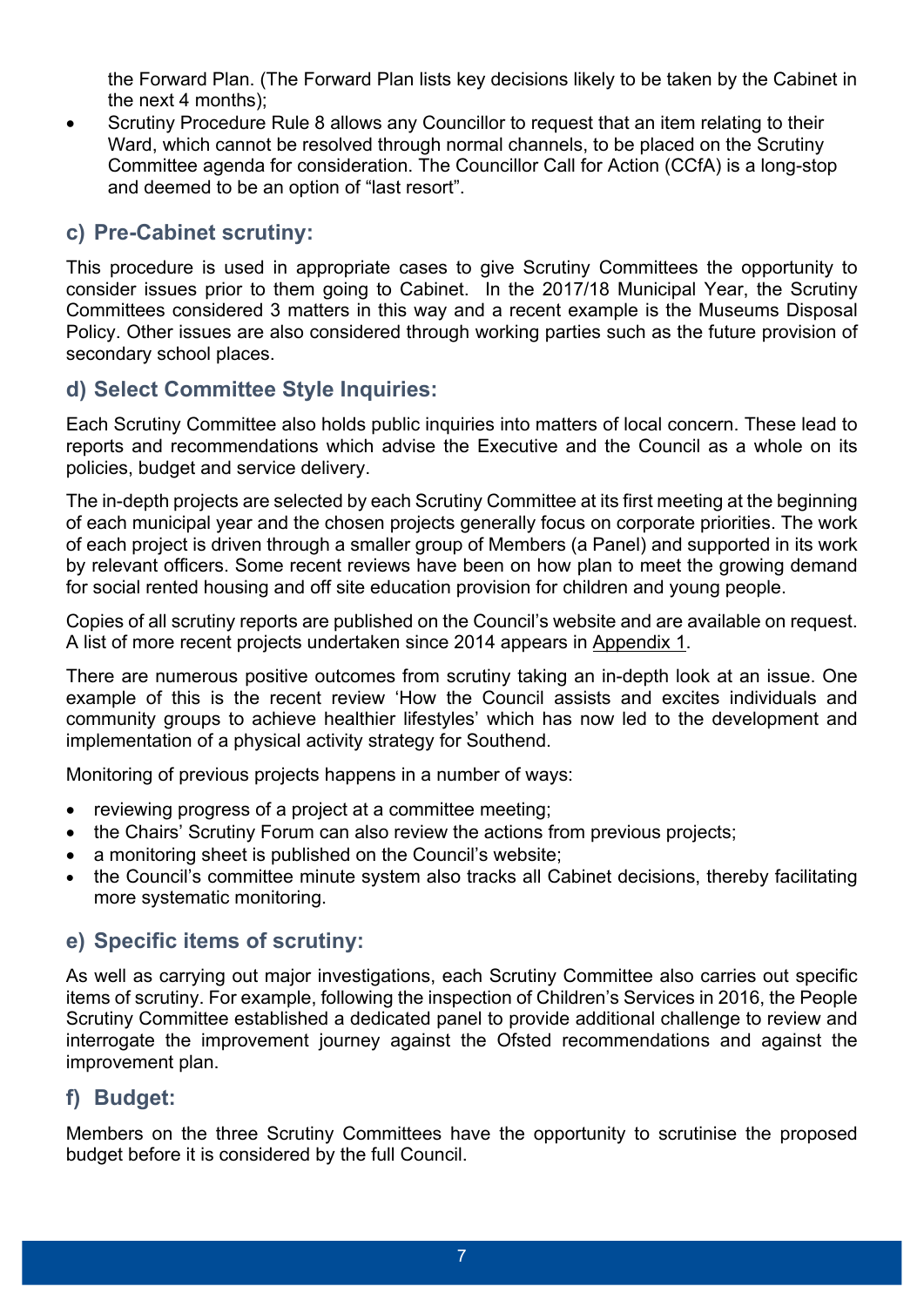#### **g) Performance Monitoring:**

Scrutiny Committees also receive regular update reports on key issues and considering performance is often central.

The Council's Corporate Performance has also recently been reviewed to provide robust and transparent performance management to drive the delivery of the 5 Strategic Delivery Plans, developed through extensive consultation and engagement to articulate the Southend 2050 ambition. The Quarterly Corporate Performance Report will provide a high level summary of the Council's corporate performance and progression over the previous quarter on the high level strategic priorities. This enables Scrutiny Committees to challenge Cabinet Members on performance – and the scrutiny role complements the role / function undertaken by the separate Audit Committee.

There will also be an annual, place based report, and used as a tool for strategic reflection and peer accountability at partnership level.

#### **h) Health scrutiny and Regional Health scrutiny:**

As mentioned in section 2.1 (b) above, Health Scrutiny is about examining any health issue which affects local people. It focuses on reviewing the planning, provision and operation of local health services, including the activity of the NHS and other organisations.

The health scrutiny function falls within the remit of the People Scrutiny Committee, which will also work closely with local NHS organisations and with colleagues at Essex County and Thurrock Councils.

The Regional Health Scrutiny Chairs Forum is an informal body which can discuss NHS service developments or variations at a regional level – membership comprises the health scrutiny chairs from the regions county & unitary councils.

#### **i) Developing Roles for scrutiny:**

The scrutiny role continues to develop and the powers in the legislation emphasise the importance of partnership working in the delivery of public services. Being a 'critical friend' threads through all of scrutiny's various roles – i.e. holding to account, budget scrutiny, performance monitoring, policy review, policy development, external scrutiny.

## **4. The Roles of Scrutiny Members and Others:**

### **4.1 The role of the Scrutiny Committee Chairs:**

The role of the Scrutiny Chairs and Vice Chairs is to:

- provide leadership and direction;
- facilitate and encourage the active involvement of all members;
- promote a consensual approach to the Committee's activities;
- seek the endorsement of the full Committee to all recommendations and findings.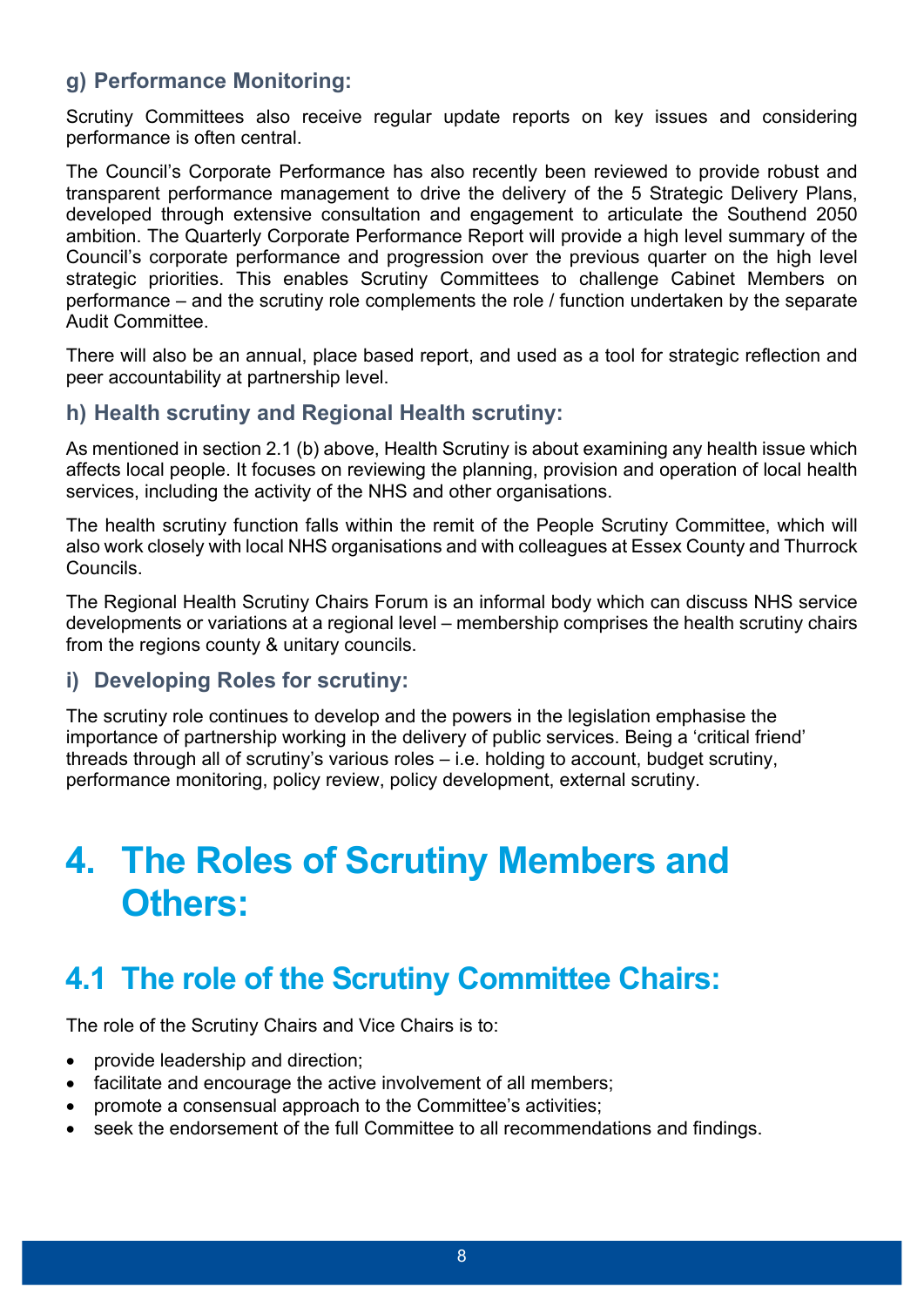### **4.2 The role of a Scrutiny Committee Member:**

The role of a Committee Member is to:

- provide leadership and direction for scrutiny process:
- challenge and scrutinise proposals, including risk and equality implications and make recommendations based on their deliberations;
- be responsible for the outcome of scrutiny.

### **4.3 The role of a co-opted members:**

As mentioned in 3.1(b) above, the People Scrutiny Committee has both voting and non voting coopted members sitting on them. Co-opted members have rights of 'call in' and contribute fully to the work of the Committee. As part of the in-depth project on Carers, the non voting co-opted members became involved in a stakeholder reference group which supported the project team in its work.

For some guidelines for questions to ask at Scrutiny see Appendix 2.

### **4.4 The involvement of Cabinet Members:**

Cabinet Members are required to attend Scrutiny Committees to answer questions on Cabinet proposals within their portfolio (or area).

From the Cabinet's perspective, the value of scrutiny includes:

- pre-decision scrutiny to help inform the Cabinet before it makes any decision;
- call in which provides challenge;
- performance monitoring which provides challenge and contributes to improvement;
- in depth Scrutiny projects which can identify real service improvements;
- providing challenge to other public services:
- enhances public engagement in terms of policy improvement and service delivery.

### **4.5 Role of other stakeholders:**

Stakeholders include those who attend Scrutiny Committee meetings to 'give evidence' as part of in-depth projects. The Committees ensure that the 'evidence givers' know what to expect at the meeting and are also provided with the list of questions, or the parameters of the questions to be asked by the Members as part of the inquiry. Attendees are treated with respect and rules of good debate are observed.

The public can have a role and can be involved in the scrutiny process in a number of ways. They are invited to be part of in-depth projects as stakeholders for example the anti social behaviour project.

The public can also ask questions at ordinary Scrutiny Committee meetings. The timescales for sending in questions is 2 working days before the date of the ordinary meeting of the Scrutiny Committee – see Part 4(a) Paragraph 6B of the Council's Constitution for fuller details.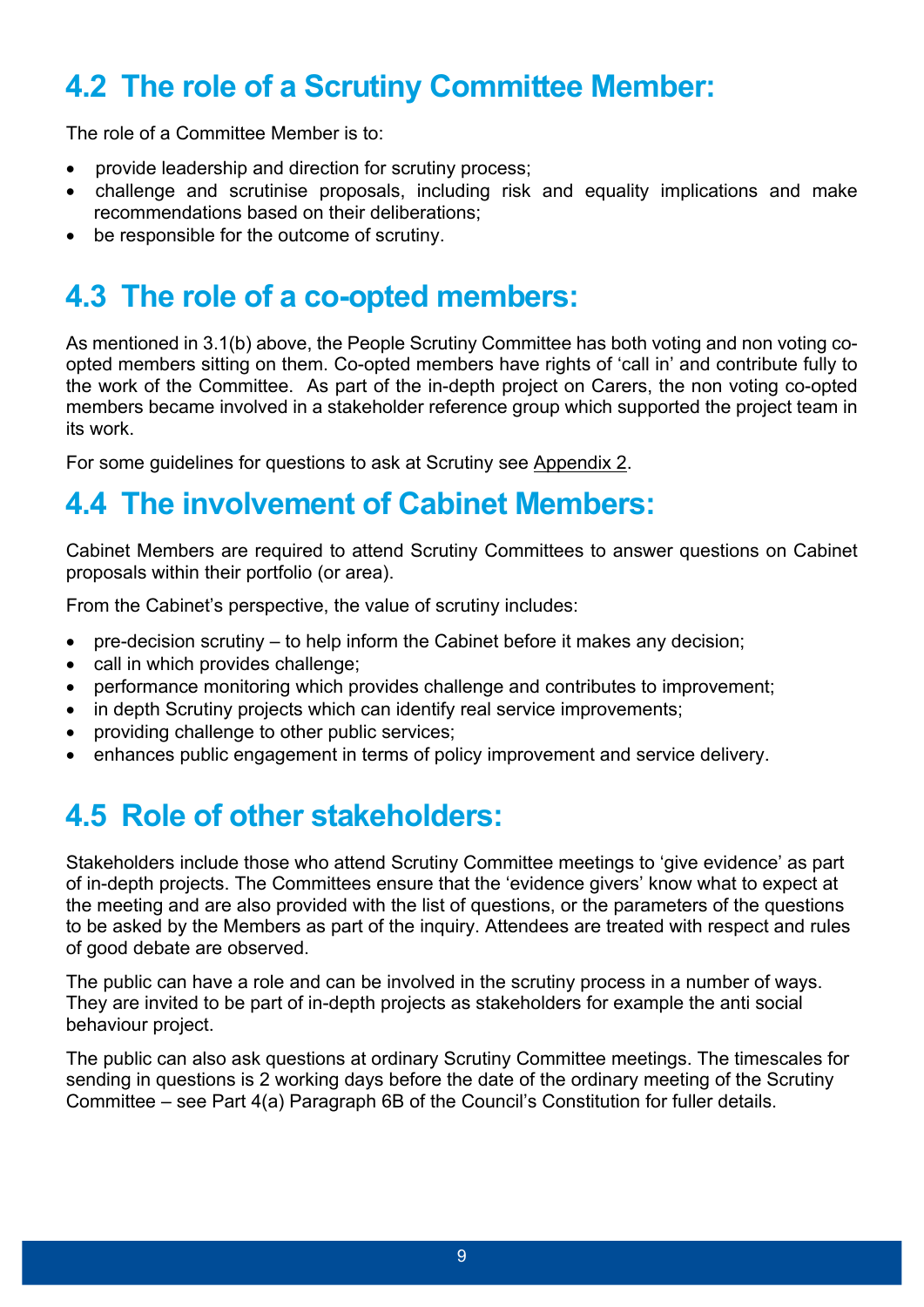# **5. Making Scrutiny More Effective:**

The last external inspection of the Council as a whole made some very positive comments about the scrutiny function:

- call ins shows decision-making is clear and transparent;
- comprehensive training and development has been provided for scrutiny;
- had some positive impact on performance;
- good scrutiny work informed the older people's strategy.

The Peer Review of the Council in 2015 also made some very positive comments about the scrutiny function:-

> *In line with our views about the existence of an effective performance management system being in place, we saw effective in year budget monitoring including the engagement of: cabinet, scrutiny, corporate management team and senior managers*.

The scrutiny process has evolved over time, in particular developing the capacity to undertake in-depth scrutiny reviews – which in turn influence policy, procedure and practice – and to challenge performance. There is recognition of the need to continue to build on this progress.

### **5.1 Member workshop/ briefing sessions:**

Presentations from officers and outside bodies are in the majority of cases now taken at training / briefing sessions rather than at Scrutiny Committee meetings. The main benefit to this approach is that it allows other Members to attend these 'cross cutting' presentations rather than just those members of the particular scrutiny committee.

Some recent sessions have been on Southend 2050 and South Essex 2050, Cyber Security, Better Queensway project and the lower Thames Crossing.

### **5.2 Development, Training & Scrutiny Skills:**

A significant amount of development and training has been provided to Scrutiny members, to give them the skills to do the job.

Following local elections at the start of a Municipal Year, the Monitoring Officer and Scrutiny Officer provide training to Members and co-opted members. This induction session provides a brief overview of Council's decision making processes and how scrutiny operates within that; an introduction to the principles of scrutiny and health scrutiny and the work of the Scrutiny Committees in the previous year.

External trainers have also been commissioned to provide training for Scrutiny members as and when required.

Equality, diversity and cohesion and integration issues are central to all scrutiny work. The Scrutiny Committees can pursue equality and diversity issues when scrutinising call-ins, in their project plans and equalities are placed at the heart of our review work, by ensuring that recommendations are geared to meet the needs of all sections of the community.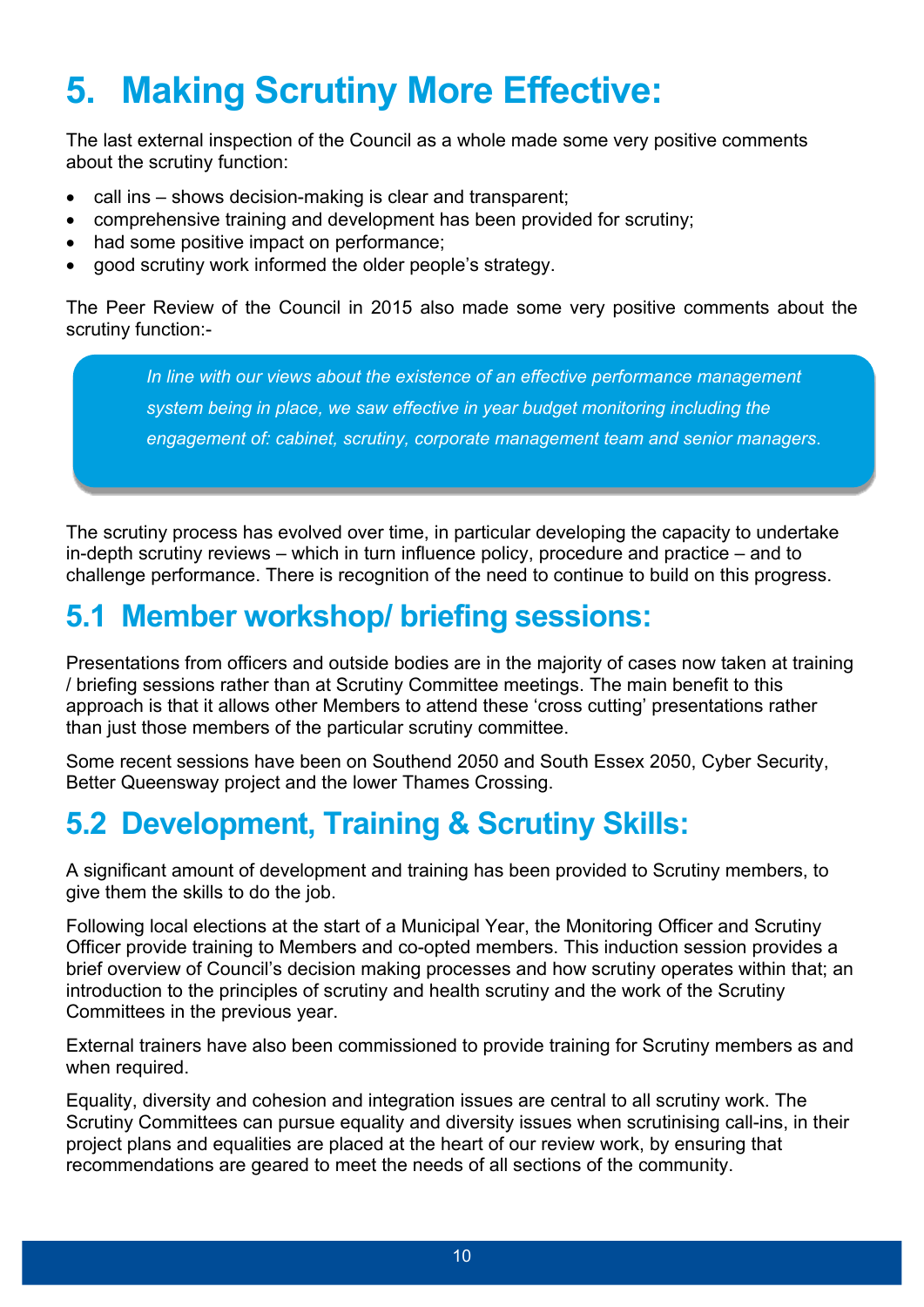For some issues, there is a need for a more in depth consideration of equality and diversity issues, requiring an Equality Analysis (sometimes called an Equality Impact Assessment) to be undertaken and this should be provided, with a report, or be available on request.

### **5.3 Role of Democratic Services Team:**

The three Scrutiny Committees are supported by Fiona Abbott and Tim Row. Fiona Abbott is the Council's dedicated Scrutiny Officer and her function is to promote the role of the Council's Scrutiny Committees and to provide support and guidance to those Committees and other Members / officers in relation to the scrutiny function. She is also the lead officer for the health scrutiny function.

The officers project manage the in-depth reviews. They also engage with local and regional Scrutiny networks to help improve practice.

### **5.4 This Guide:**

This guide has been and will continue to be enhanced and forms the basis of scrutiny training for new Members.

### **5.5 Finding out more:**

For further information about Scrutiny at Southend-on-Sea – please contact:

Fiona Abbott [fionaabbott@southend.gov.uk](mailto:fionaabbott@southend.gov.uk)

Tim Row [timrow@southend.gov.uk](mailto:timrow@southend.gov.uk)

Robert Harris [Robertharris@southend.gov.uk](mailto:Robertharris@southend.gov.uk)

or email [committeesection@southend.gov.uk](mailto:committeesection@southend.gov.uk)

### **5.6 Other useful contacts:**

Southend-on-Sea Borough Council: [www.southend.gov.uk](http://www.southend.gov.uk/) – the main Council website gives details of Councillors, committees, local election information, publications, etc. This guide, and other useful information, can be found on the intranet and the Council's website, in the [library](https://democracy.southend.gov.uk/mgGeneric.aspx?MD=mgscrutiny) [section](https://democracy.southend.gov.uk/mgGeneric.aspx?MD=mgscrutiny) on the scrutiny page.

Centre for Public Scrutiny - [www.cfps.org.uk](http://www.cfps.org.uk/) - this website acts as a vital resource for scrutineers across the country. The Centre is a small charity that promotes the value of scrutiny and accountability in public services. It provides useful advice and guidance to councillors and officers with a scrutiny role, carries out research and delivers training and development to scrutiny practitioners.

The CfPS has recently published a 'good scrutiny guide' which is intended to provide advice on the operation of overview and scrutiny. It is written to complement the Government's statutory scrutiny guidance (published May 2019). Councils are obliged to "have regard to" this statutory guidance.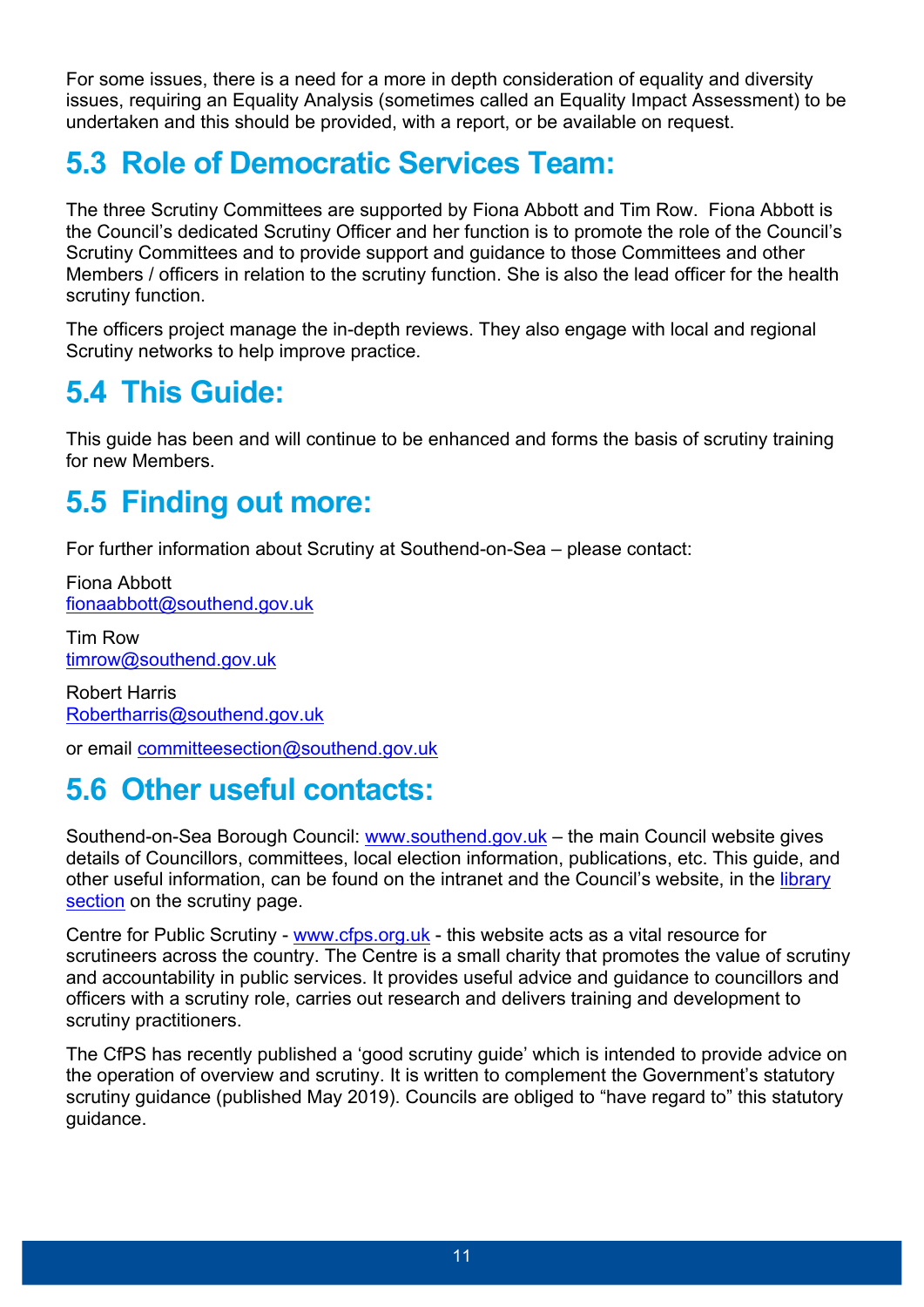# **APPENDIX 1**

### **Scrutiny project list**

The Council has undertaken a number of in depth scrutiny projects and since 2014 has looked at the following areas:

- Re-imagining the Town Centre in the context of the vision for Southend 2050 2018/19 (Place & Policy & Resources Scrutiny Committee)
- $\bullet$  In context of vision for Southend 2050 what is the vision of young people which improves their lives and what are the pathways to achieve this ambition - 2018/19 (People Scrutiny Committee)
- Maximizing the use of technology 2017/18 (Place Scrutiny Committee)
- Connecting Communities to avoid isolation 201718 (People Scrutiny Committee to be concluded in 2018/19)
- Additional enforcement resources for Southend 2017/18 (Policy & Resources Scrutiny Committee)
- Alternative provision off site education provision for children & young people 2016/17 (People Scrutiny Committee)
- To investigate the case for additional enforcement resources for Southend 2016/17 (Joint Place / Policy & Resources Scrutiny)
- 20mph speed limits in residential streets 2015/16 (Place Scrutiny Committee)
- Transition arrangements from children's to adult life 2015/16 (People Scrutiny Committee)
- Control of personal debt and the advantages of employment 2015/16 (Policy & Resources Scrutiny Committee)
- How the Council assists and excites individuals and community groups to achieve healthier lifestyles – 2014/15 (People Scrutiny Committee)
- The Council's Community Leadership role in promoting safer communities 2014/15 (Policy & Resources Scrutiny Committee)
- Understanding erosion taking place on the Foreshore 2014/15 (Place Scrutiny Committee)

For further information please go to [www.southend.gov.uk](http://www.southend.gov.uk/) and then to the Council & Democracy pages.

The projects have led to real improvements – see section 3.2 (d) of this guide for some detailed examples.